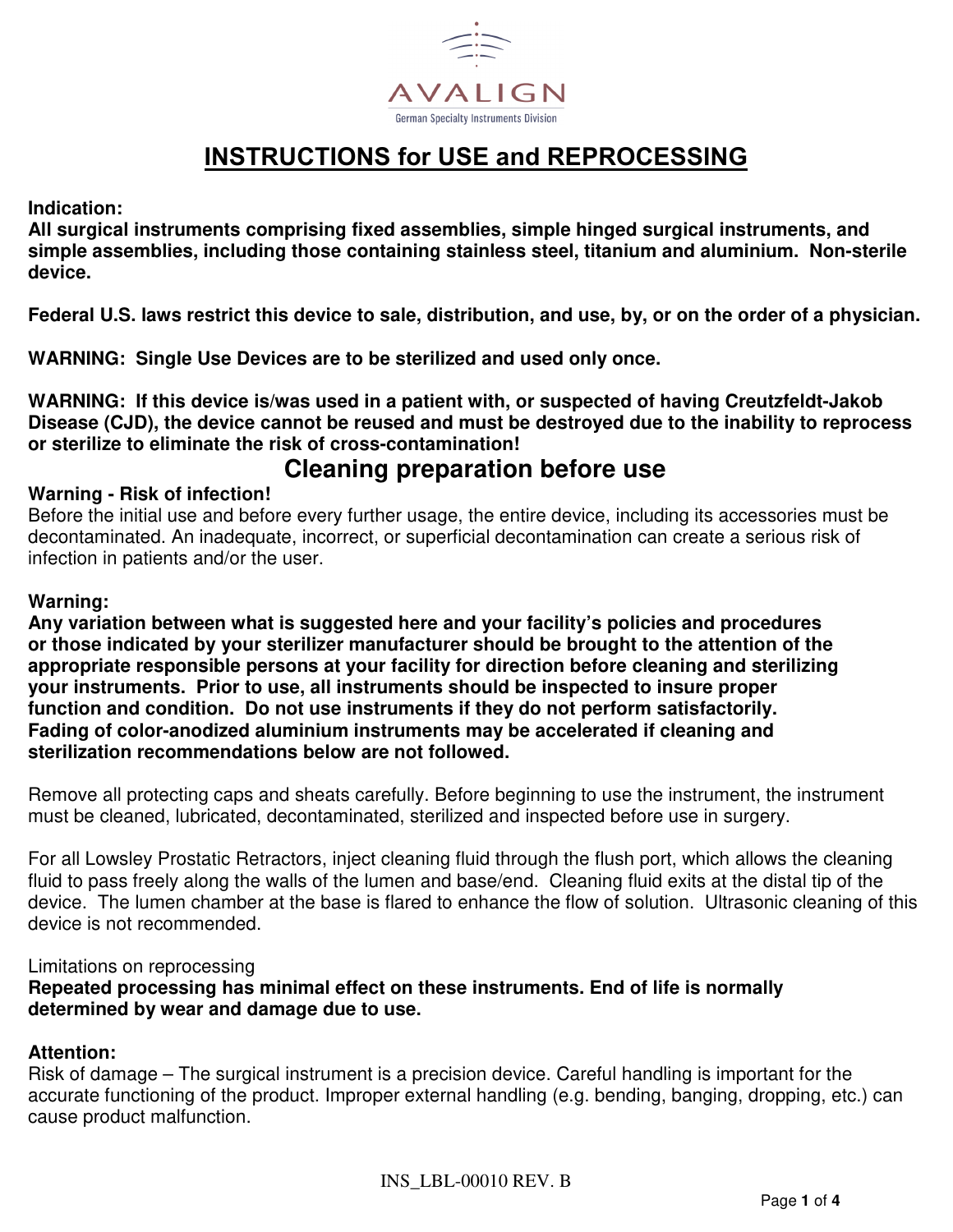

#### **Control function before use:**

Before using, the general functioning and preparation of the instrument and accessories must be controlled. Please check before start-up.

#### **Operation:**

Surgical procedures should be performed only by persons having adequate training and familiarity with surgical techniques. In addition, consult medical literature relative to techniques, complications and hazards prior to performance of any surgical procedure. Before using the product, all instructions regarding its safety features as well as surgical techniques must be read carefully.

The sterile instrument is inserted into the body. The instrument must be operated only by trained personnel. Please observe general operating room technique.

# **Cleaning / Sterilization**

#### **Point of Use**

• Excess soil should be removed as soon as possible after use with a disposable cloth, wipe, or gauze.

#### **Containment and Transportation**

• It is recommended that instruments are reprocessed as soon as is reasonably practical following use.

#### **Preparation for Cleaning and Sterilization**

- Disassembly of simple assemblies is necessary to allow more complete cleaning and sterilization.
- Disassembly should not require any mechanical tooling (i.e. screwdriver, pliers, etc.).
- Follow cleaning instructions below before sterilization.

#### **Manual (Required if Automatic washer/disinfector method is not utilized)**

- All instruments must be cleaned in the completely open and disassembled (i.e. takenapart) configuration.
- Prepare neutral pH enzymatic detergent as per vendor's directions. High alkaline detergents are not recommended for aluminum instruments. Enzol® enzymatic detergent is recommended at a preparation of 1 oz./gallon using lukewarm water.
- Fully immerse device in the prepared detergent per labeling instructions. Allow device to soak for a minimum of 1 minute.
- Actuate all movable parts during the soak time to allow complete penetration of detergent to hard to reach areas.
- Scrub the device, using a soft bristled brush (may also include a syringe and pipe cleaner), paying particular attention to movable parts, crevices, lumens, and other hard to reach areas until all visible soil has been removed.
- In addition for lumen devices, flush internal lumens with detergent using an appropriately sized syringe at least 7 times with a minimum of 15mL of detergent. If available, use flush ports for flushing.
- In addition, for lumen devices, prepare neutral pH enzymatic detergent in the sonicator (as per vendor directions) and sonicate the instruments for a minimum of 10 minutes. Note: Enzyme solution shall be changed when it becomes grossly contaminated (bloody and/or turbid).
- Rinse all surfaces, crevices, and lumens in running reverse osmosis deionized (RO/DI) water for a minimum of 3 minutes to remove any residual detergent or debris.
- In addition, for lumen devices, flush internal lumens a minimum of 3 times with RO/DI water (minimum of 15 ml) using an appropriately sized syringe. If available, use flush ports for flushing.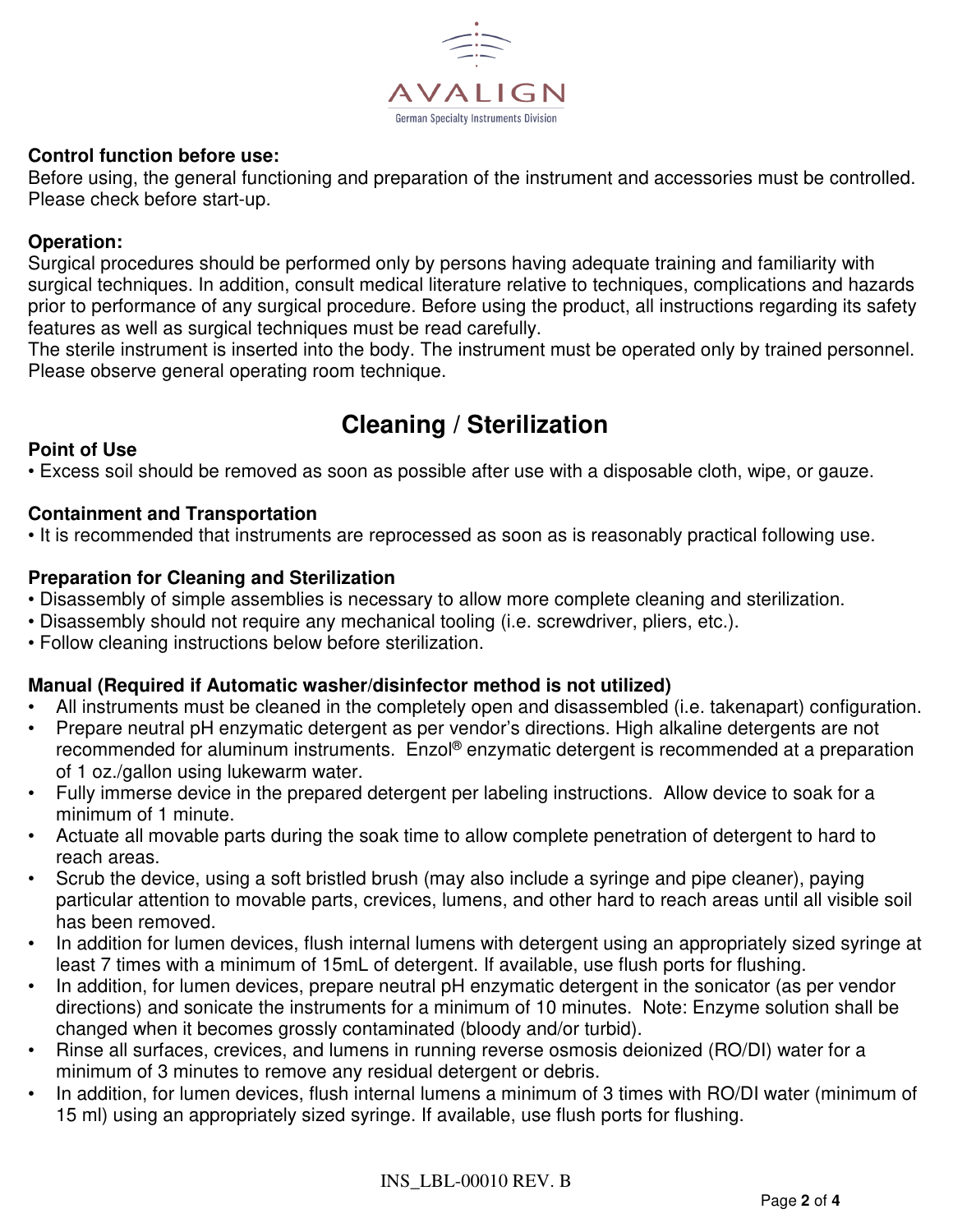

- Dry the instrument with a clean, soft cloth.
- Visually examine each instrument for cleanliness. If visible soil remains, repeat cleaning procedure.

#### **Cleaning: Automatic**

- All instruments must be cleaned in the completely open and disassembled (i.e. takenapart) configuration.
- Prepare neutral pH enzymatic detergent as per vendor's directions. High alkaline detergents are not recommended for aluminum instruments. Enzol<sup>®</sup> enzymatic detergent is recommended at a preparation of 1 oz./gallon using lukewarm water.
- Fully immerse device in the prepared detergent per labeling instructions. Allow device to soak for a minimum of 1 minute.
- Actuate all movable parts during the soak time to allow complete penetration of detergent to hard to reach areas.
- Scrub the device, using a soft bristled brush (may also include a syringe and pipe cleaner), paying particular attention to movable parts, crevices, lumens, and other hard to reach areas until all visible soil has been removed.
- In addition for lumen devices, flush internal lumens with detergent using an appropriately sized syringe at least 7 times with a minimum of 15mL of detergent. If available, use flush ports for flushing.
- Clean devices within a washer/disinfector utilizing the equipment and detergent manufacturers instructions.
- Visually examine each instrument for cleanliness. If visible soil remains, repeat cleaning procedure.
- Rinse with distilled or deionized water to remove residual solution.

### **Inspection and Function Testing**

- Check for smooth movement of hinge. Locking mechanisms should be free of nicks.
- Instruments with broken, cracked, chipped or worn parts, or tarnished surfaces should not be used, but should be repaired or replaced immediately.
- Stained or discolored instruments should be cold soaked in Kool Kleen, or a cold soak stain & rust remover, following the detergent manufacturer's instructions.
- Lubricate the instrument before autoclaving with Instra-Lube, or a steam permeable instrument lubricant.

#### **Packaging**

Instruments can be wrapped in sterilization wrap, according to manufacturers instructions.

#### **Sterilization:**

Make certain that the instrument container is sealed in an approriate packaging for sterilization. Sterilize in compliance with the local guidelines for hospital hygiene.

#### **Autoclave sterilization:**

Sterilization of instruments may be accomplished by Autoclave.

Time and temperature parameters required for sterilization vary according to type of sterilizer, cycle design, and packaging material.

- Testing should be conducted by each healthcare facility to ensure that the specific configuration of instrument sets is acceptable for the sterilization process.
- Do Not sterilize instruments at temperatures over 141°C (285°F).
- All ring handled instruments must be autoclaved in the fully open position to prevent cracking of the box lock.